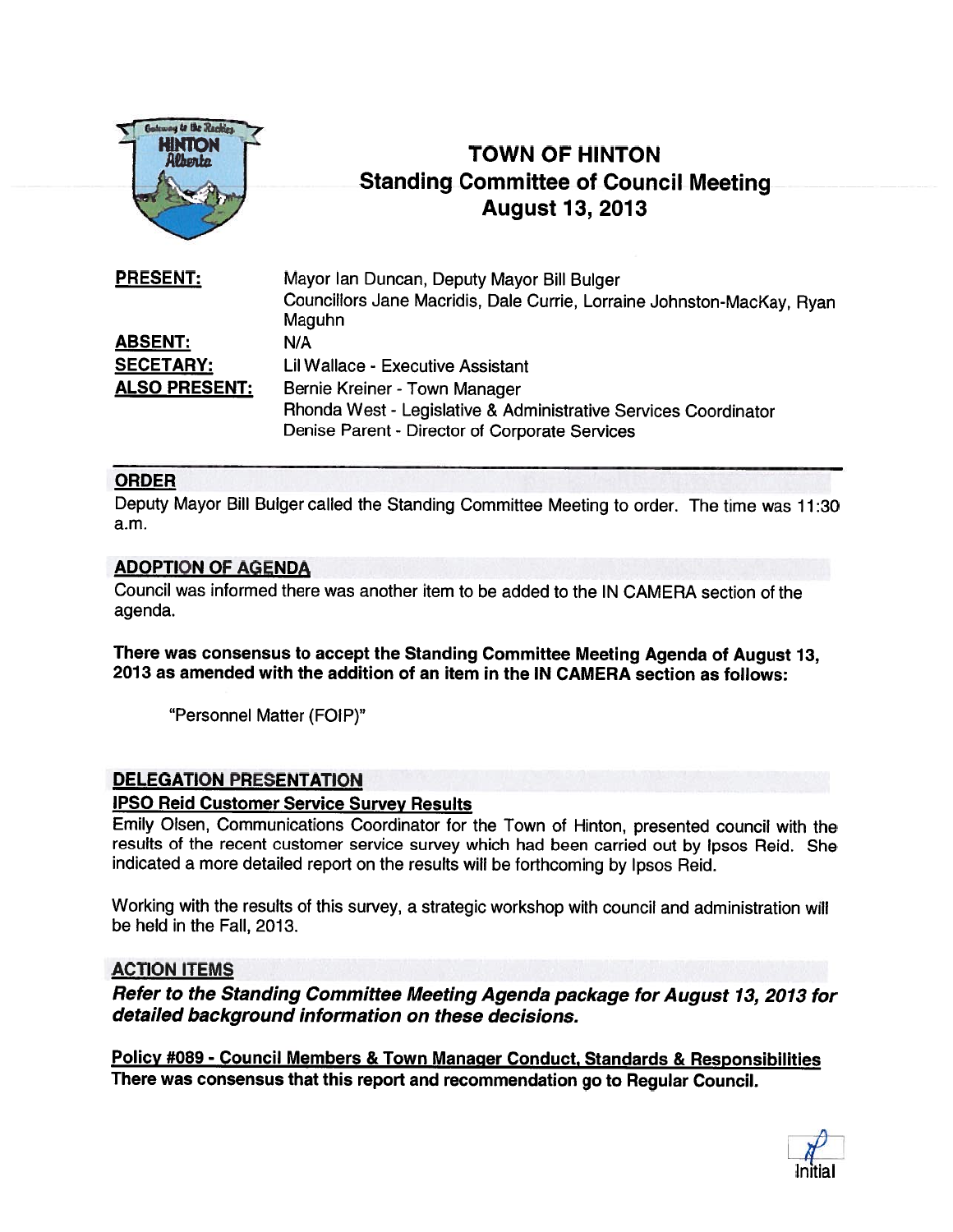### Cougar Situation in Hinton - Councillor Ryan Maguhn

Councillor Ryan Maguhn brought this item forth to council as he had recently received <sup>a</sup> phone call from <sup>a</sup> citizen respecting <sup>a</sup> cougar repeatedly showing up in town. This citizen expressed concern that after calling Fish & Wildlife to repor<sup>t</sup> this, she was told there are no Fish & Wildlife officers providing coverage on weekends. Councillor Maguhn then asked if council would like Fish & Wildlife to come before council as <sup>a</sup> delegation to discuss their coverage requirements and how they manage wild animals in urban settings?

There was consensus to ask Fish & Wildlife to attend <sup>a</sup> regular council meeting as <sup>a</sup> delegation to discuss managemen<sup>t</sup> of cougars, bears, and other wild animals in our community.

A short recess was called at 12:15 pm. The meeting reconvened at 12:23 pm.

#### Ladder Truck Apparatus Replacement

There was consensus that this report, along with <sup>a</sup> recommendation on the type of truck, go to Regular Council on August 20, 2013.

#### ADDITIONAL INFORMATION

#### Urgent Matters from Council and Town Manager

Councillor Jane Macridis advised that the West Yellowhead Regional Landfill Authority is meeting tomorrow to review the final draft agreemen<sup>t</sup> with Jasper respecting Jasper's membership.

Town Manager Bernie Kreiner advised that last night's storm caused some flooding issues around town and that at least 48 mm (1 ½ inches) fell in approximately 30-40 minutes. The Town is working on cleanup as needed.

Mr. Kreiner also advised that the Library and Police were missed in the Ipsos Reid survey but this was purely accidental and not by intention.

#### Executive Assistant Logistics Information

No upcoming events logistics were discussed.

#### IN CAMERA (if necessary)

# J. MACRIDIS - That the Regular Council meeting move in camera.

Carried

Carried

The time was 1:33 p.m. and <sup>a</sup> short recess was called. The meeting reconvened at 1:43 p.m.

# L. JOHNSTON-MACKAY - That Regular Council meeting revert to regular session.

The time was 2:20 p.m.